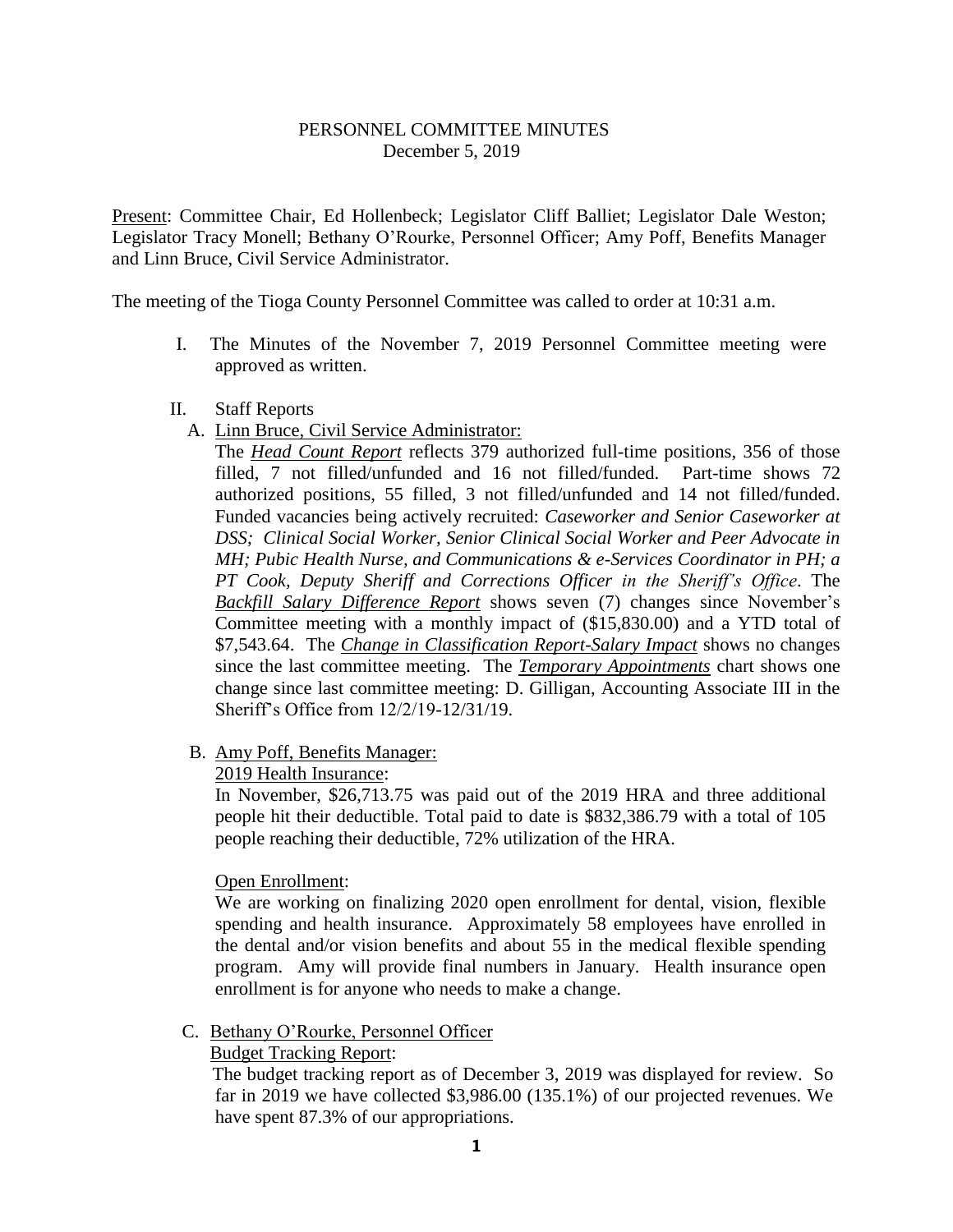III. Old Business:

Corrections Negotiations: A tentative agreement has been reached. They will vote on December 13<sup>th</sup>. A Resolution will be done in January retroactive to January 1, 2020, if the membership ratifies.

Flu Shots: Bethany gave an update on the free flu shots that were offered by Public Health. The 40 vaccines that were received in October have been administered. Two more clinics will be held this month, one at Public Safety and one at 56 Main Street.

IV. New Business:

Bethany at Training/Out of Office: As part of the Institute for Advancement, Bethany will be attending a three day *Real Colors* training in Oakland, CA next week.

Office Remodel Plan: Due to the additional staff person Personnel is hiring for 2020, our office is being reconfigured. Buildings and Grounds has begun to divide our conference room in half, creating an office for Nancy and a smaller break/meeting room.

V. Resolutions:

Appointment of Part-time Information Security Officer (Legislature): This resolution appoints Susan Haskett to the part-time Information Security Officer position for 2020 at an annual rate of \$2,511 per year.

2020 Staff Change (ITCS): The ITCS Department requested a staff change as part of the 2020 budget process. The following staff change is effective January 1, 2020: D. Griffin, Deputy Director ITCS, shall receive a salary increase of \$3,243. The 2020 non-union 2.5% salary increase in not applicable to said increased amount.

2020 Staff Changes (County Clerk): The County Clerk's Office requested staffing changes as part of the 2020 budget process. For the purpose of clarifying the classification series of titles within the Department of Motor Vehicles there is a need to amend the title of Motor Vehicle Examiner. The vacant MVE (PT) title will be abolished and a new title of Motor Vehicle License Clerk created effective January 1, 2020. Effective January 4, 2020, the new title of Principal Motor Vehicle License Clerk will be created; a vacant Senior Motor Vehicle License Clerk will be unfunded due to the promotion to Principal Motor Vehicle License Clerk and three (3) Motor Vehicle Examiner positions shall be retitled to Motor Vehicle License Clerk. The County Clerk's full-time headcount shall increase for 11 to 12 and part-time shall decrease from 2 to 1.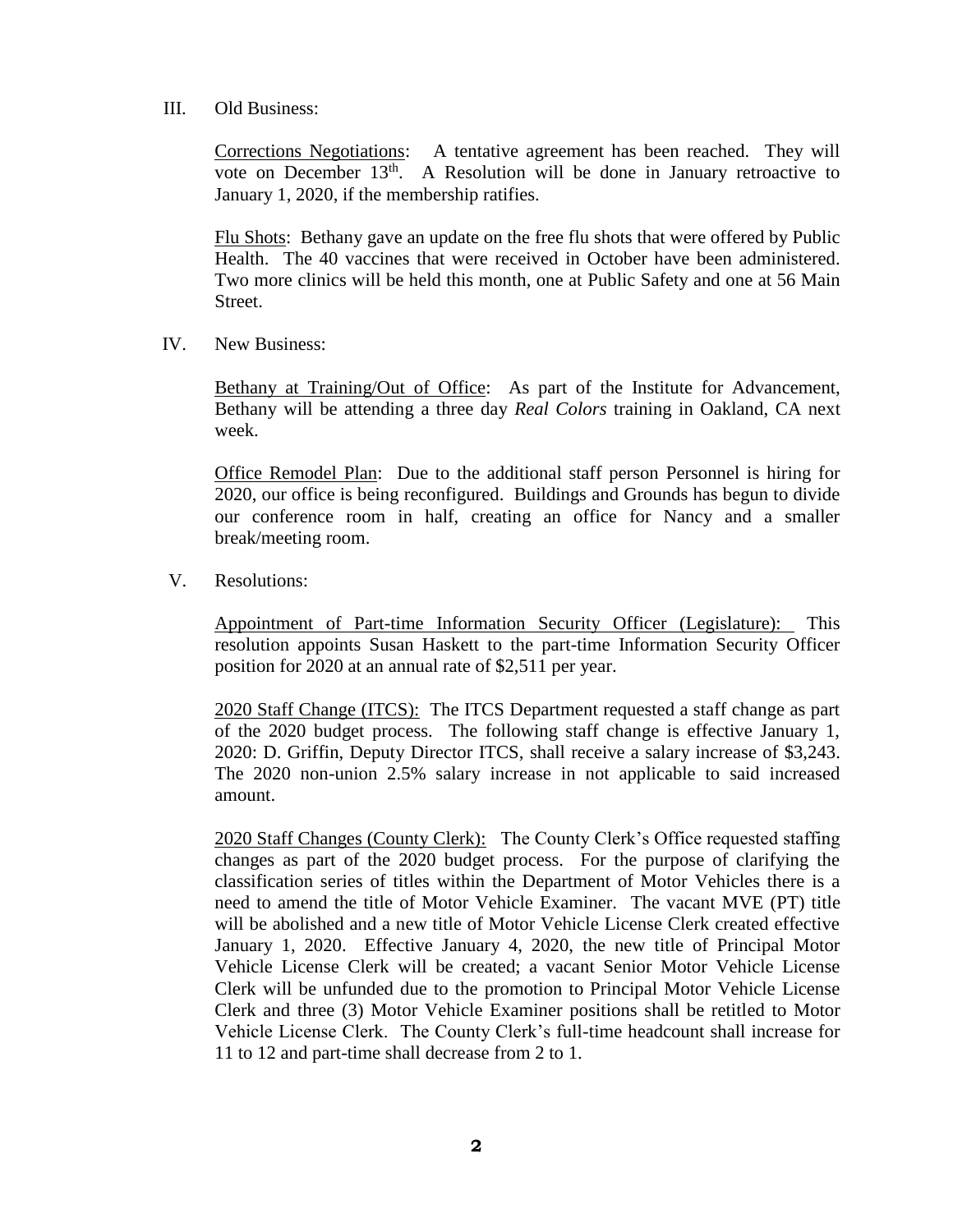2020 Staff Change (Mental Hygiene): The Mental Hygiene Department requested a staffing change as part of the 2020 budget process. The following staff change is effective January 1, 2020: S. Graves, Secretary to Director of Community Services shall receive a salary increase of \$1,392. The non-union 2.5% increase is not applicable to said increased amount.

2020 Staff Change/Authorize Appointment (Personnel): The Personnel Officer requested an increase in staff as part of the 2020 budget process. The following staff change is effective January 1, 2020: Civil Service Technician (Non-Union Salary Grade \$36,421-\$46,421) with a budget impact of \$36,000. Further, Nancy Henry will be permanently promoted to the Civil Service Technician position effective January 4, 2020 at an annual salary of \$42,591. The Personnel Department's headcount shall increase from 5 full-time to 6 full-time.

2020 Staff Changes (Public Health): The Public Health Department requested staffing changes as part of the 2020 budget process. The following staffing changes are effective January 1, 2020: Dental Assistant (PT), a Dental Hygienist and a Dental Health Coordinator. The vacant Director of Dental Health Services will be unfunded. The current title of Public Health Educator will have the new title of Senior Public Health Educator effective January 4, 2020. Public Health's authorized full-time headcount shall increase from 27 to 29 and its part-time headcount shall increase from 6 to 7.

Authorize Staffing Reorganization (Veterans): The part-time Director of Veterans' Services was vacated on October 25, 2019. The Legislature is supportive of making the Director of Veteran's Services position full-time if the Veterans' Service Officer position is reduced to part-time. Effective January 1, 2020, this resolution increases the Director of Veterans' Services position to fulltime (35hrs/wk) and the Veterans Service Officer position shall be reduced from full-time to part-time (17hrs/wk). Michael Middaugh shall be appointed to the fulltime position of Director of Veterans' Services effective January 4, 2020. The department's headcount will remain at 1 full-time and 1 part-time.

Authorize Appointment to the Title of Paralegal (Public Defender): Due to a resignation, a part-time Paralegal position has been vacant in the Public Defender's office since December 5, 2019. This resolution authorizes the Public Defender to appoint Amanda Pullano to the title of Paralegal (PT) at an hourly rate of \$16.17. Ms. Pullano will not be eligible for the 2020 non-union salary increase until a six (6) month evaluation has been completed.

Authorize Increase in Hours – ILS (Treas): The Treasurer's Office is responsible for administration of the Indigent Legal Services program. Two part-time positions were originally created in 2014 to handle the administration and reporting responsibilities of the program. The amount of work required has increased significantly since the inception of the grant in 2014. This resolution increases the hours of the part-time Assigned Counsel Administrator up to 17.5 per week effective December 21, 2019 and the part-time accounting Associate III shall increase hours up to 15 per week. The Assigned Counsel Administrator shall not be eligible for the 2020 Non-Union salary increase.